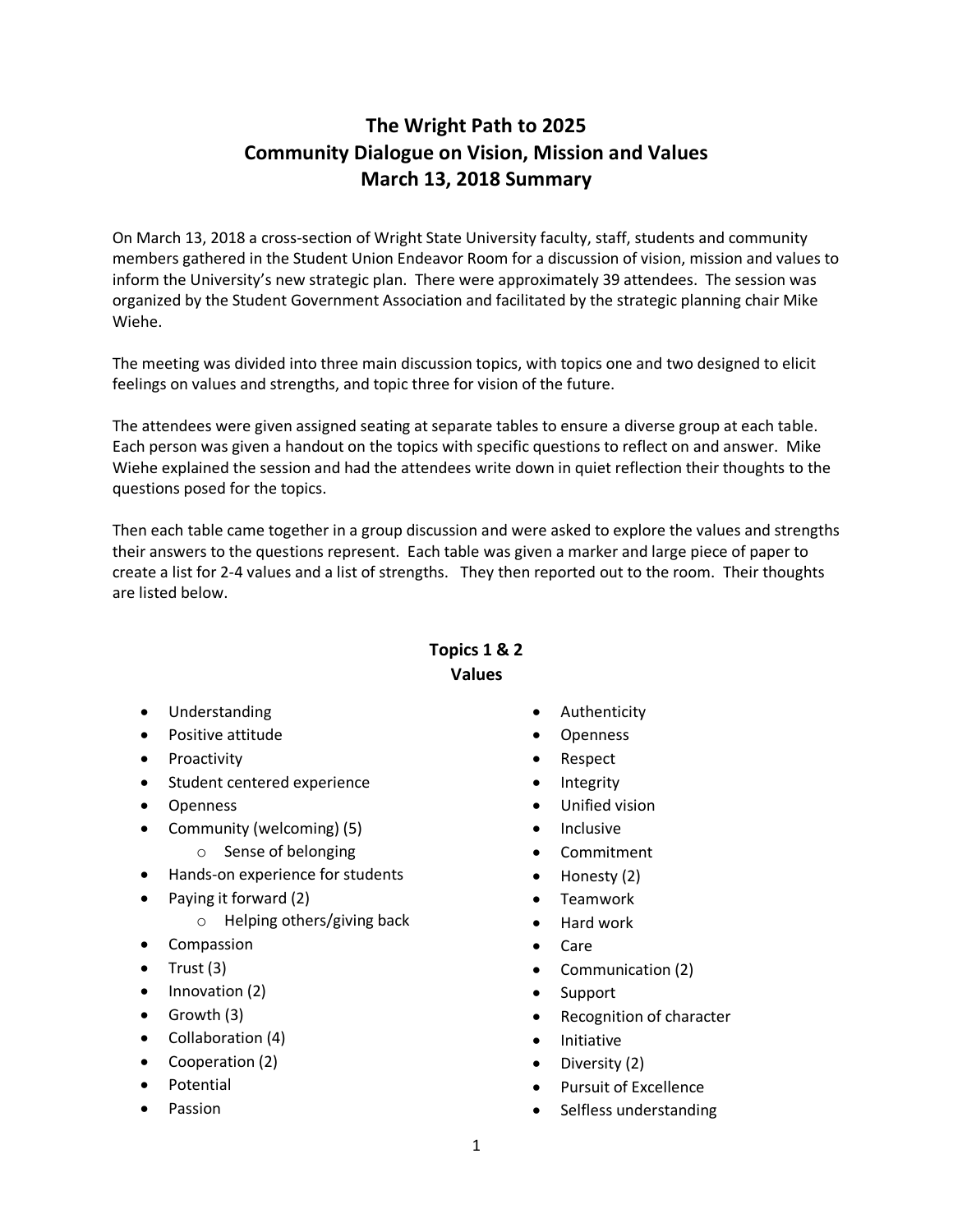- Love, vision, mindfulness
- Dedication, determination, acceptance
- Empowerment, teamwork, dedication
- Perseverance, community, discipline

## **Strengths**

- Diverse community that is welcoming (3)
	- o Diversity ally
	- o Diverse perspectives
- Peer-to-peer relationships
- Encouraging faculty and student relationships
- Connection (outreach) (2)
- Community connection
- Partnerships (2)
	- o Passionate and persistent university partners
- Personal leadership/desire
- Desire to bring change
- Leadership (3)
	- o Leadership of faculty and staff recognizes growth potential
- o Leadership that values innovation
- o Student leadership valued by faculty and staff
- Dayton community providing outside support
- Values professional development
- Outreach/collaboration
- Financial support (2)
	- o Financial and other resources and support
- RAIDERS
- Freedom of expression
- Commitment to inclusivity
- Volunteer service and culture
- Sense of common purpose

The attendees were also asked to relay stories they experienced that related to the vision and strengths they identified. Some of those stories were:

- Opportunities presented allow us students to realize our potentials
- Ability to grow as leaders and help others
- Building community through collaboration with effective leadership